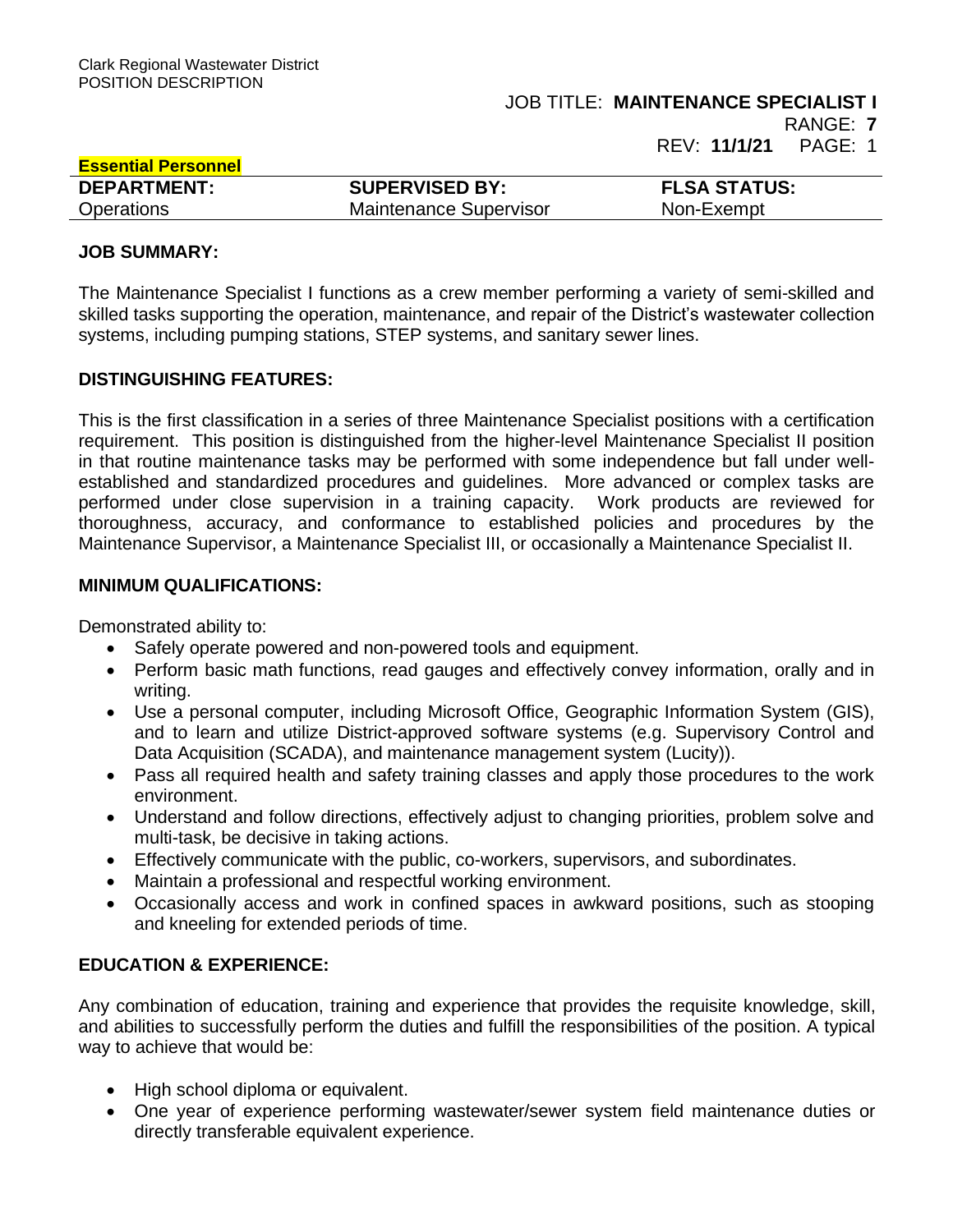RANGE: **7**

REV: **11/1/21** PAGE: 2

| <b>Essential Personnel</b> |                               |                     |  |
|----------------------------|-------------------------------|---------------------|--|
| <b>DEPARTMENT:</b>         | <b>SUPERVISED BY:</b>         | <b>FLSA STATUS:</b> |  |
| <b>Operations</b>          | <b>Maintenance Supervisor</b> | Non-Exempt          |  |

#### **WORKING CONDITIONS:**

This position works primarily in the field, outdoors with exposure to all weather conditions and requires the ability and willingness to work on ladders, in confined spaces, and on or around various types of heavy equipment. All positions in this series require ability in stooping, bending, lifting up to 75 lbs., sitting and standing. Wearing and/or using appropriate personal protective equipment (PPE) is required to perform certain tasks. Potential exposure to untreated sewage and hazardous atmospheres. Required to report to work in emergency conditions, even when the District office is closed due to inclement weather. Corrected vision sufficient for computer use, reading of plans and O&M manuals, and monitoring gauges.

# **TYPICAL DUTIES & RESPONSIBILITIES:**

The duties listed below, while not all-inclusive, are characteristics of the type and level of work associated with this position. Individual positions may perform all or some combination of the duties listed below, as well as other related duties. Specific duties may vary depending on the crew or project to which the individual is assigned. The District reserves the right to add, modify or remove duties as appropriate to meet business needs.

**Preventative Maintenance.** Typical tasks: Works as a member of a maintenance team, conducting a variety of equipment inspection and diagnostic tasks as part of the Preventative Maintenance program. According to safety procedures and under maintenance team guidance, may enter confined spaces to inspect, maintain pump station or pipeline equipment and appurtenances; visually inspect District installations for overflows or blockages; removes manhole covers to inspect flows, clean collection system gravity lines, and perform video inspections. Checks for proper equipment operation and fluid levels; lubricates machinery as necessary. Under maintenance team guidance, may operate a variety of District vehicles, trucks, pressure washers, pumps, and miscellaneous other equipment to complete assigned tasks.

**Repairs.** Typical tasks: Performs or assists with minor, routine equipment repairs. Troubleshoot, repair or replace pump station or pipeline equipment and appurtenances. Collection system gravity line repairs which may include trench digging and shoring, pipe cutting, and use of hand and power tools. Operates cranes and hoists to remove and replace equipment and components.

**Other**. Typical tasks: May perform other special projects as directed and assigned.

# **RELATIONSHIP WITH OTHERS:**

The Maintenance Specialist I has regular, in-person contact with fellow crew members and often with District employees of other departments. Occasional in-person or phone contact with customers in the field.